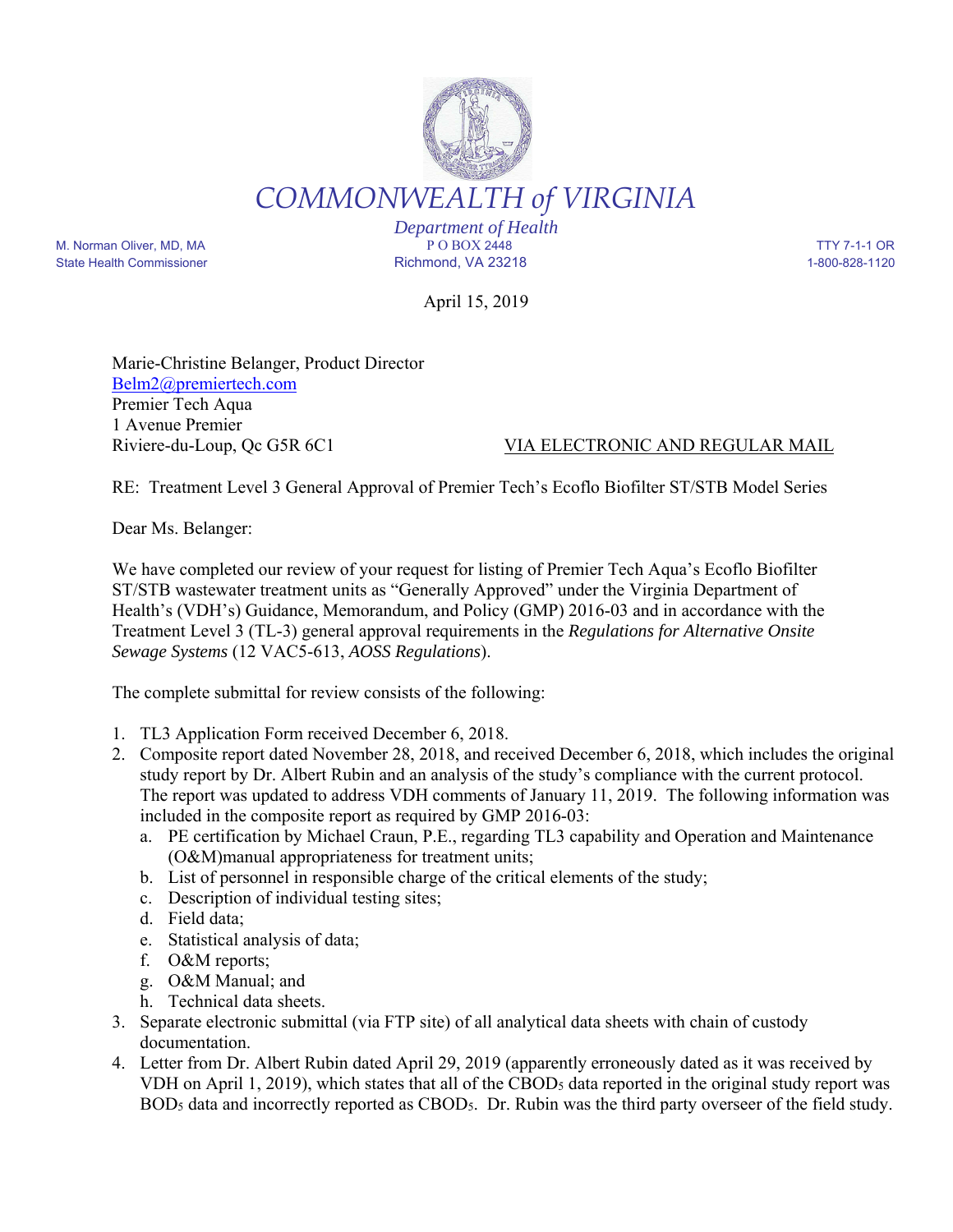Ms. Marie-Christine Belanger April 15, 2019 Page two

Based on our review, VDH approves the referenced Premier Tech Ecoflo wastewater treatment units for listing as "Generally Approved" under GMP 2016-03 and as "Generally Approved" for TL-3 effluent treatment under the *AOSS Regulations*. The effluent testing results using four quarters of data per site indicate a predicted BOD<sub>5</sub> of 6.7 mg/l and TSS of 4.8 mg/l using the protocol established in GMP 2016-03. When all data collected is used in the analysis (18 data points per site), the predicted BOD<sub>5</sub> is 8.1 mg/l and TSS is 5.2 mg/l. See the attached review memo for discussion of the review. The specific Ecoflo units included in this approval are listed below.

| <b>Ecoflo Model</b> | Capacity, gpd | <b>Open/Closed Bottom</b> | <b>Integral Pump</b> |  |  |
|---------------------|---------------|---------------------------|----------------------|--|--|
| Fiberglass          |               |                           |                      |  |  |
| ST-500              | 420           | Open                      | No                   |  |  |
| ST-650              | 600           | Open                      | No                   |  |  |
| ST-750              | 695           | Open                      | No                   |  |  |
| Concrete            |               |                           |                      |  |  |
| STB-650B-H1         | 600           | Closed                    | No                   |  |  |
| STB-650BR-H1        | 600           | Closed                    | Yes                  |  |  |
| STB-650B-H2         | 600           | Closed                    | No                   |  |  |
| STB-650BR-H2        | 600           | Closed                    | Yes                  |  |  |
| STB-650B-H2+3       | 600           | Closed                    | No                   |  |  |
| STB-650BR-H2+3      | 600           | Closed                    | Yes                  |  |  |
| STB-650B-H3         | 600           | Closed                    | N <sub>o</sub>       |  |  |
| STB-650BR-H3        | 600           | Closed                    | Yes                  |  |  |
| Polyethylene        |               |                           |                      |  |  |
| $ST-570P$           | 530           | Open                      | No                   |  |  |
| <b>STB-570P</b>     | 530           | Closed                    | N <sub>o</sub>       |  |  |
| STB-570PR           | 530           | Closed                    | Yes                  |  |  |
| <b>ST-650P</b>      | 600           | Open                      | No                   |  |  |
| STB-650P            | 600           | Closed                    | No                   |  |  |
| <b>STB-650-PR</b>   | 600           | Closed                    | Yes                  |  |  |
| <b>ST-730P</b>      | 675           | Open                      | No                   |  |  |
| <b>STB-730P</b>     | 675           | Closed                    | No                   |  |  |
| STB-730PR           | 675           | Closed                    | Yes                  |  |  |

Please contact me by phone at (804) 387-1883 or by email at Marcia.Degen@vdh.virginia.gov if you have any questions.

Sincerely,

*Marcia J. Degen, Ph.D., P.E.* 

Technical Services Manager Division of Onsite Sewage, Water Services, Environmental Engineering & Marina Programs

Attachment: Review Memo Cc: Lance Gregory, Division Director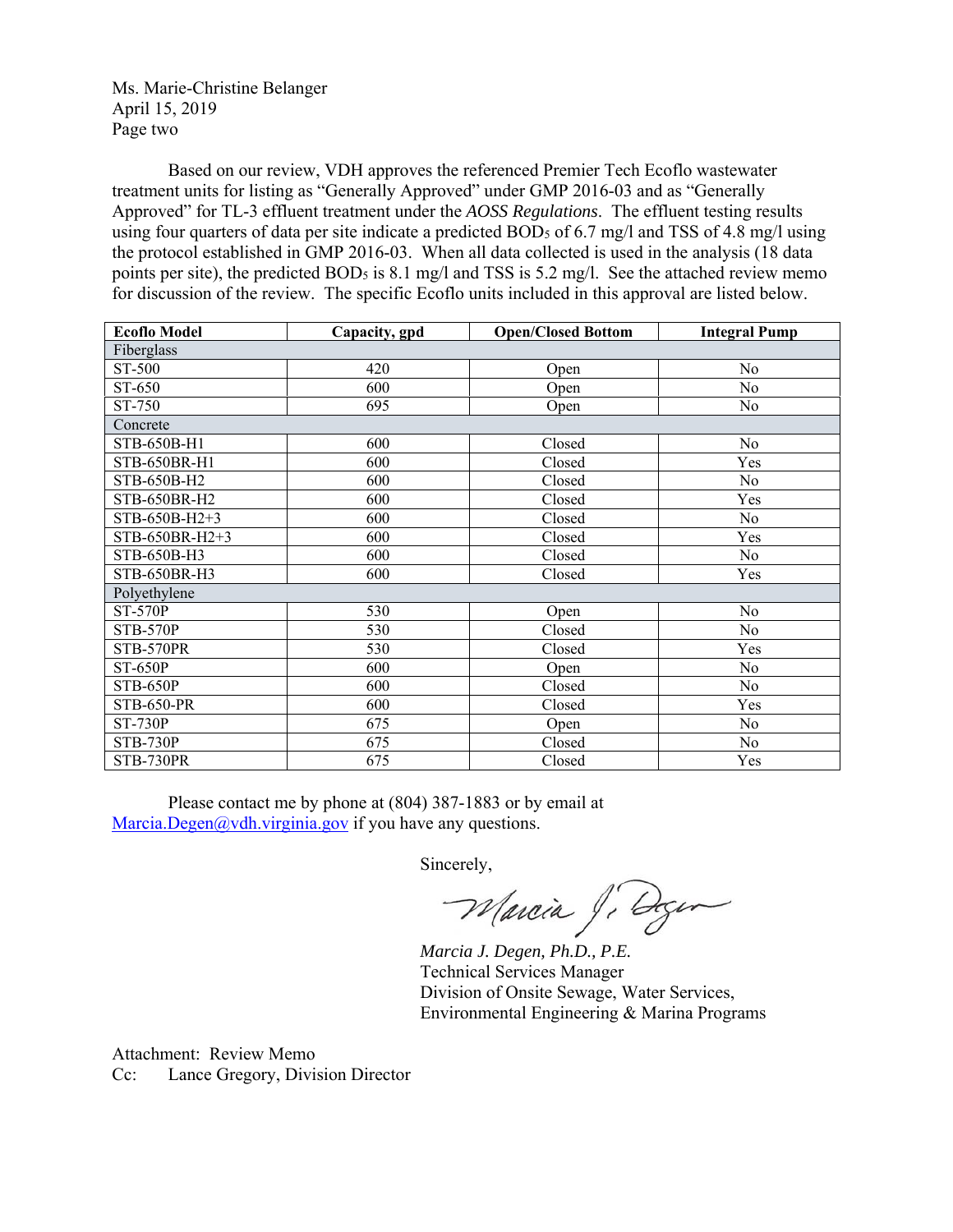## *Virginia Department of Health*

*Office of Environmental Health Services*

*Technical Services – Wastewater Engineering* \_\_\_\_\_\_\_\_\_\_\_\_\_\_\_\_\_\_\_\_\_\_\_\_\_\_\_\_\_\_\_\_\_\_\_\_\_\_\_\_\_\_\_\_\_\_\_\_\_\_\_\_\_\_\_\_\_\_\_\_\_\_\_\_\_\_\_\_\_\_\_\_\_\_\_\_\_\_\_\_\_\_\_\_\_\_\_\_\_\_\_\_\_

To: File From: Marcia Degen, Ph.D., P.E. – Technical Services Manager, OEHS Date: April 15, 2019 RE: Ecoflo Systems, Inc. *Approval of Ecoflo Biofilter ST/STB Model Series Treatment Units for TL-3 General Approval* 

Cc: Lance Gregory – OEHS

Premier Tech's Ecoflo Biofilter treatment units have been generally approved for TL-3 in Virginia since 2008 as documented in now rescinded GMP #118. Premier Tech followed a field testing protocol that was agreed upon by VDH that included testing of 20 treatment units that were each sampled at least quarterly. Because the TL-3 approval for Premier Tech predates the *Regulations for Alternative Onsite Sewage Systems (AOSS Regulations)*, reevaluation of the treatment units in accordance with 12VAC5- 613-30L is required for renewal of the general approval designation by VDH.

\_\_\_\_\_\_\_\_\_\_\_\_\_\_\_\_\_\_\_\_\_\_\_\_\_\_\_\_\_\_\_\_\_\_\_\_\_\_\_\_\_\_\_\_\_\_\_\_\_\_\_\_\_\_\_\_\_\_\_\_\_\_\_\_\_\_\_\_\_\_\_\_\_\_\_\_\_\_\_\_\_\_\_\_\_

Premier Tech submitted a report with data on December 6, 2018, to comply with the evaluation protocols stipulated by GMP 2016-03. TL-3 General Approval is requested for Models ST/STB with the following models and capacities.

| Table 1                             |          |     |     |     |          |  |  |
|-------------------------------------|----------|-----|-----|-----|----------|--|--|
| <b>ST/STB units</b>                 | 500      | 570 | 650 | 730 | 750      |  |  |
| <b>Rated capacity (gpd)</b>         | 420      | 530 | 600 | 675 | 695      |  |  |
| Filtering media surface (sq.ft.)    | 49       | 61  | 70  | 77  | 81       |  |  |
| Hydraulic loading rate (gpd/sq.ft.) | 8.6      |     |     |     |          |  |  |
| <b>Filtering media height (in.)</b> | 31.5     |     |     |     |          |  |  |
| <b>Containment</b>                  |          |     |     |     |          |  |  |
| <b>Fiberglass</b>                   | X        |     | X   |     | X        |  |  |
| Polyethylene                        |          | X   | X   | X   |          |  |  |
| <b>Concrete</b>                     | X        |     | X   |     |          |  |  |
| Type of effluent discharge          |          |     |     |     |          |  |  |
| Open (O)/Perforated bottom (P)*     | $\Omega$ | P   | O/P | P   | $\Omega$ |  |  |
| <b>Close bottom Gravity</b>         |          | X   | X   | X   |          |  |  |
| <b>Close bottom Pump</b>            |          | X   | X   | X   |          |  |  |

\* Fiberglass unit are Open bottom only, Polyethylene are perforated bottom

The following information was submitted in support of the request:

- 1. TL3 Application Form received December 6, 2018.
- 2. Composite report dated November 28, 2018, and received December 6, 2018, which includes the original study report by Dr. Albert Rubin and an analysis of the study's compliance with the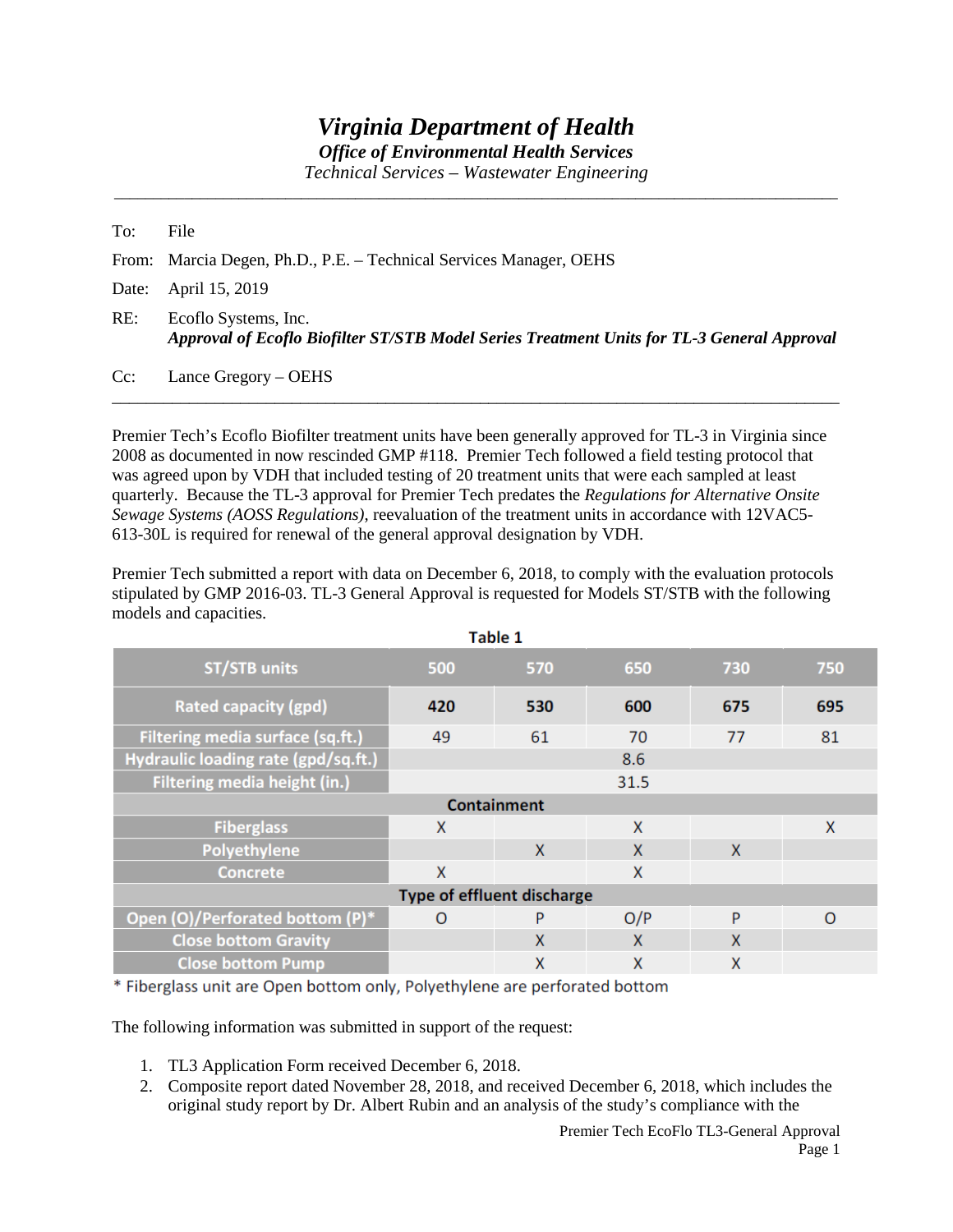current protocol. The report was updated to address VDH comments of January 11, 2019. The following information was included in the composite report as required by GMP 2016-03:

- a. PE certification by Michael Craun, P.E., regarding TL3 capability and O&M manual appropriateness for treatment units;
- b. List of personnel in responsible charge of the critical elements of the study;
- c. Description of individual testing sites;
- d. Field data;
- e. Statistical analysis of data;
- f. O&M reports;
- g. O&M Manual; and
- h. Technical data sheets.
- 3. Separate electronic submittal (via FTP site) of all analytical data sheets with chain of custody documentation.
- 4. Letter from Dr. Albert Rubin dated April 29, 2019, (apparently erroneously dated as it was received by VDH on April 1, 2019), which states that all of the CBOD $_5$  data reported in the original study report was  $BOD<sub>5</sub>$  data and incorrectly reported as  $CBOD<sub>5</sub>$ . Dr. Rubin was the third party overseer of the field study.

The Virginia study was the basis for Premier Tech's current TL3 approval. The study is titled "Field Performance Assessment of Premier Tech Ecoflo® Wastewater Treatment Systems in Virginia" and dated October 2007. A total of 21 units were included in the testing, but one unit had little to no flow and was subsequently dropped from the test. Each unit was sampled for 18 months with monthly effluent samples collected for BOD<sub>5</sub> and TSS. Influent testing (septic tank effluent) was conducted monthly for BOD<sub>5</sub> and quarterly for TSS. Both the Rubin report and the data spreadsheet refer to CBOD<sub>5</sub> samples for the effluent.

VDH initially judged the **C**BOD5 effluent results as not compliant with the regulatory requirement  $(12VAC5-613-70)$  which calls for BOD<sub>5</sub> effluent monitoring. Premier Tech referred to the laboratory data sheets to show that all data was reported as BOD<sub>5</sub> by the laboratory and should have been reported as BOD5 in the Rubin report but was erroneously referred to as **C**BOD5. Premier Tech contacted Dr. Rubin for confirmation. Dr. Rubin submitted a letter to VDH on April 1, 2019, in which he confirmed that all of the laboratory monitoring reports for the study and all of the results were reported to Premier Tech as BOD, not as CBOD<sub>5</sub>.as indicated in his report.

To confirm the validity of this change, VDH spot checked the laboratory monitoring reports and chain of custody documentation and confirmed the  $BOD<sub>5</sub>$  reporting by the laboratory. VDH also contacted a Virginia lab to discuss normal procedures. The laboratory confirmed that the analytical method, 5210B, is used for both BOD<sub>5</sub> and CBOD<sub>5</sub>. The selection of BOD<sub>5</sub> vs CBOD<sub>5</sub> is normally made on the chain of custody form and the result is reported accordingly by the lab as either CBOD<sub>5</sub> or BOD<sub>5</sub>. As an example, below is an excerpt from the Hale site sampling form, dated March 8, 2006.

| Laboratory: Air WATER ESOIL Universal<br>Effluent: (.)-BOD, (-)TSS (Trecal coliforms ( ) Chloride ( ) Nitrate ( ) TKN Others : _____ |
|--------------------------------------------------------------------------------------------------------------------------------------|
|                                                                                                                                      |
|                                                                                                                                      |
|                                                                                                                                      |
| <b>Lysimeter 1:</b> $\mathcal{L}$ + Fecal coliforms () Chloride () Nitrate () TKN. Others :                                          |
| Lysimeter 2: (-)Fecal coliforms ( ) Chloride ( ) Nitrate ( ) TKN Others :                                                            |
| Lysimeter 3: ( ) Fecal coliforms ( ) Chloride ( ) Nitrate ( ) TKN Others :                                                           |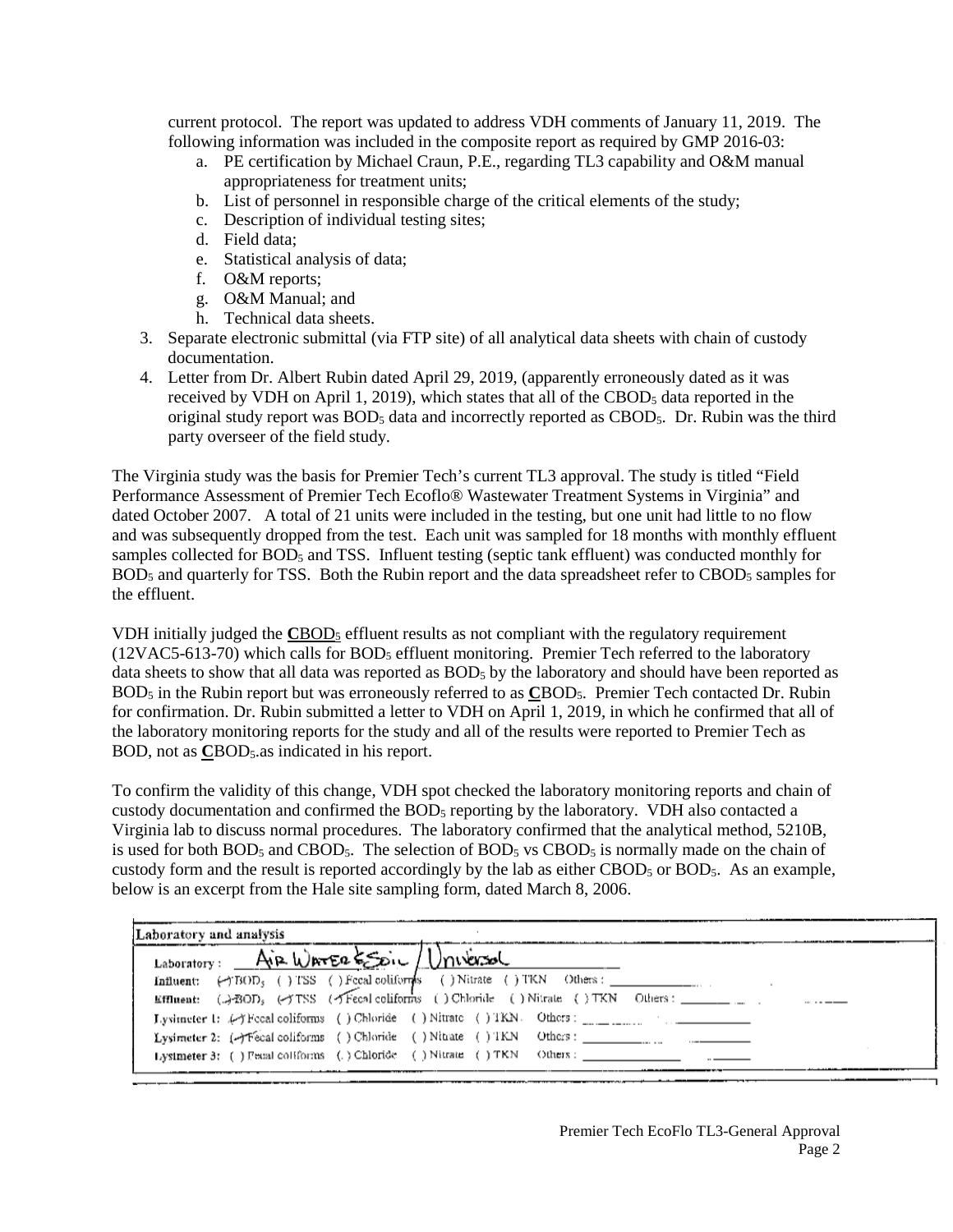The laboratory monitoring report for this sample accordingly reports the data as BOD<sub>5</sub> and not CBOD<sub>5</sub>. We note that is consistent for all the reports checked.  $\mathbf{L}$ 

|                          | 2109A North Hamilton Stroot . Richmond, Virginia 23230 . Tel: (804) 358-8295 Fax: (804) 358-8297 | <b>LABORATORIES, INC.*</b>                      |            |                                                    |            |
|--------------------------|--------------------------------------------------------------------------------------------------|-------------------------------------------------|------------|----------------------------------------------------|------------|
|                          |                                                                                                  | <b>Certificate of Analysis</b>                  |            |                                                    |            |
|                          |                                                                                                  | Final Report                                    |            |                                                    |            |
|                          | Laboratory Order ID 06030117                                                                     |                                                 |            |                                                    |            |
| Client Name:             | Delmarva Septic Solutions, Inc.<br>1281 Goodluck Road<br>Kilmamock, VA 22482                     | Date Sampled:<br>Date Received:<br>Date Issued: |            | March 08, 2006<br>March 09, 2006<br>March 16, 2006 |            |
| Submitted To: Bruce King |                                                                                                  | Project Number:                                 | NA.        |                                                    |            |
| Client Proj I.D. Hale    |                                                                                                  | Purchase Order:                                 | <b>NA</b>  |                                                    |            |
| Sample I.D.:             | Influent                                                                                         | Laboratory Sample I.D.:                         |            | 06030117-001                                       |            |
| Parameter                | Mathod                                                                                           | Sample Results                                  | LOO        | Analysis<br>Date/Timo                              | Analyst    |
| <b>BOD</b>               | SM5210B                                                                                          | 134 mg/L                                        | 2.0        | 03/09/06 17:42                                     | <b>TER</b> |
| Sample I.D.:             | Effluent                                                                                         | Laboratory Sample I.D.:                         |            | 06030117-002                                       |            |
| Parameter                | Method                                                                                           | Sample Results                                  | <b>LOG</b> | Analysis<br>Date/Time                              | Analyst    |
| BOD                      | <b>SM5210B</b>                                                                                   | 2.4 mg/L                                        | 2.0        | 03/09/06 17:42                                     | TER        |
| <b>TSS</b>               | EPA160.2                                                                                         | $1.3 \text{ mpl}$                               | 1.0        | 03/09/08 15:20                                     | TER        |
| Fecal Colltorm           | SM9221B                                                                                          | 1600 mpn/100ml                                  | 2          | 03/08/06 15:21                                     | Sub-UL     |
|                          | Fecal Coliform analysis performed by Universal Laboratories.                                     |                                                 |            |                                                    |            |
| Samnia I D -             | 1 140 441                                                                                        | <b>B</b> 1979.                                  |            |                                                    |            |

Based on this review, VDH concurs with the opinion of Premier Tech, as confirmed by Dr. Rubin, that all analyses were for BOD<sub>5</sub> and not **C**BOD<sub>5</sub> as erroneously stated in the Rubin report.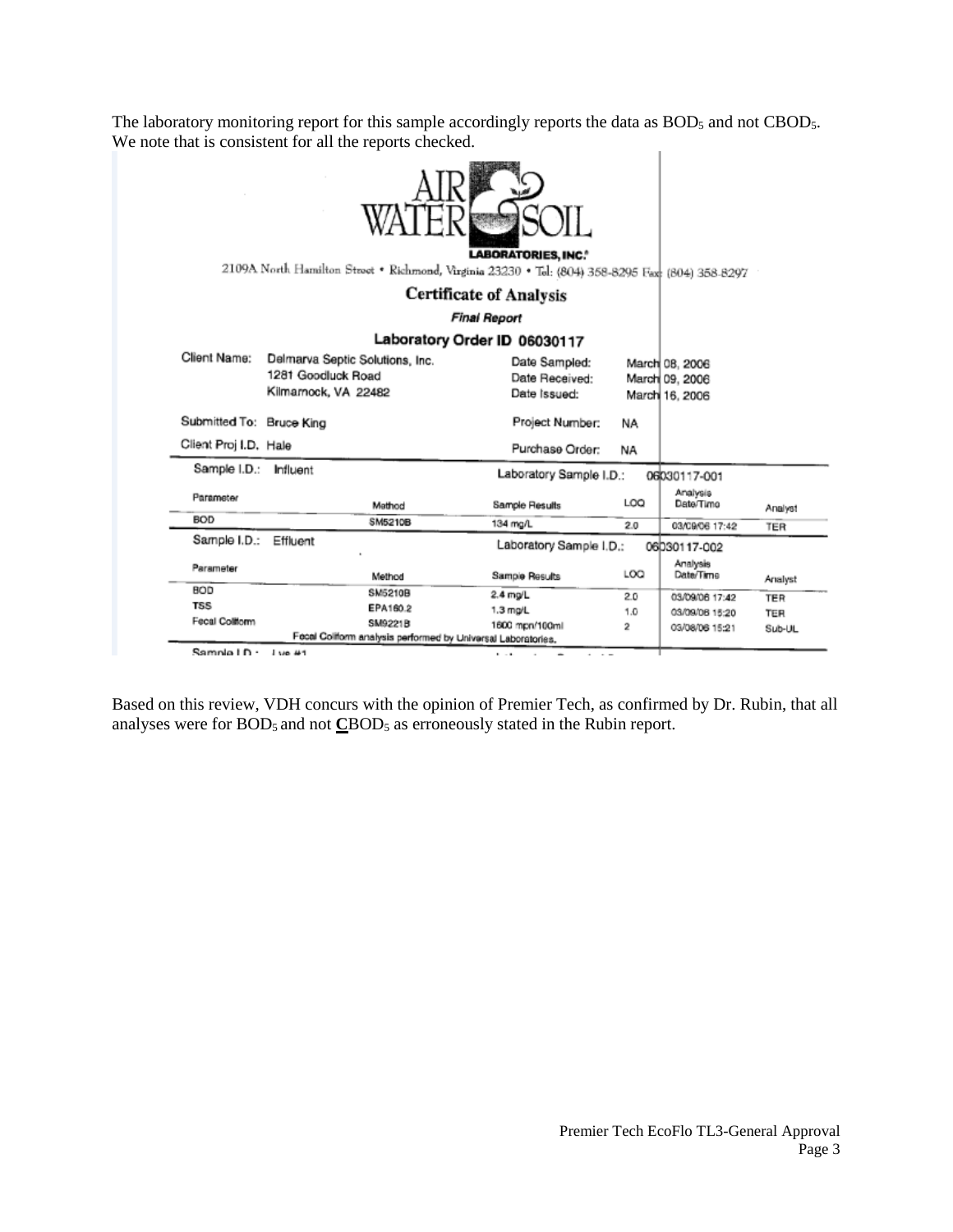Premier Tech submitted a statistical analysis that did not use the whole data set. Premier Tech explained their data selection as "During the 18 months testing period, analysis of complete set of parameters were performed on a quarterly basis, for a total of 6 full sampling event (influent and effluent), for consistency the first one of the series was not use to take into account for the 3 months of usage, then we look at the sampling period to respect as much as possible the schedule imposed per the GMP, finally, we looked at having 4 consecutive complete quarterly dataset (influent and effluent) that did not have any sampling issues. Those are the data that were used." Based on this data set, the following statistical results were obtained by Premier Tech using the GMP statistical protocol.

|                              | <b>BODs</b> | <b>TSS</b>                    |
|------------------------------|-------------|-------------------------------|
| Count $(N)$ =                | 20          | 20                            |
| Degrees of Freedom $(N-1)$ = | 19          | 19                            |
| $Mean =$                     | 1.58        | 1.18                          |
| Std Dev $=$                  | 0.57        | 0.71                          |
| Std Err $=$                  | 0.13        | 0.16                          |
| Upper 99% T (1-tailed) =     | 2.54        | 2.54                          |
| Upper 99% T Conf Int =       | 1.90        | 1.58                          |
| Upper 99% $T$ Conf Int =     | 6.7         | 4.8                           |
|                              |             |                               |
|                              |             | <b>Native Values</b>          |
|                              |             | <b>Log-Transformed Values</b> |
|                              |             |                               |

VDH conducted a separate statistical analysis using all of the effluent data reported from the 20 sites. Using all of the data, we found the Ecoflo effluent compliant with the TL-3 requirements. A summary of the VDH analysis that uses the complete data set follows.

|                              | BOD <sub>5</sub>              | <b>TSS</b> |
|------------------------------|-------------------------------|------------|
| Count $(N)$ =                | 20                            | 20         |
| Degrees of Freedom $(N-1)$ = | 19                            | 19         |
| $Mean =$                     | 1.83                          | 1.34       |
| Std Dev $=$                  | 0.45                          | 0.54       |
| Std Err $=$                  | 0.10                          | 0.12       |
| Upper 99% T $(1$ -tailed) =  | 2.54                          | 2.54       |
| Upper 99% $T$ Conf Int =     | 2.09                          | 1.65       |
| Upper 99% T Conf Int =       | 8.1                           | 5.2        |
|                              |                               |            |
|                              | <b>Native Values</b>          |            |
|                              | <b>Log-Transformed Values</b> |            |
|                              |                               |            |